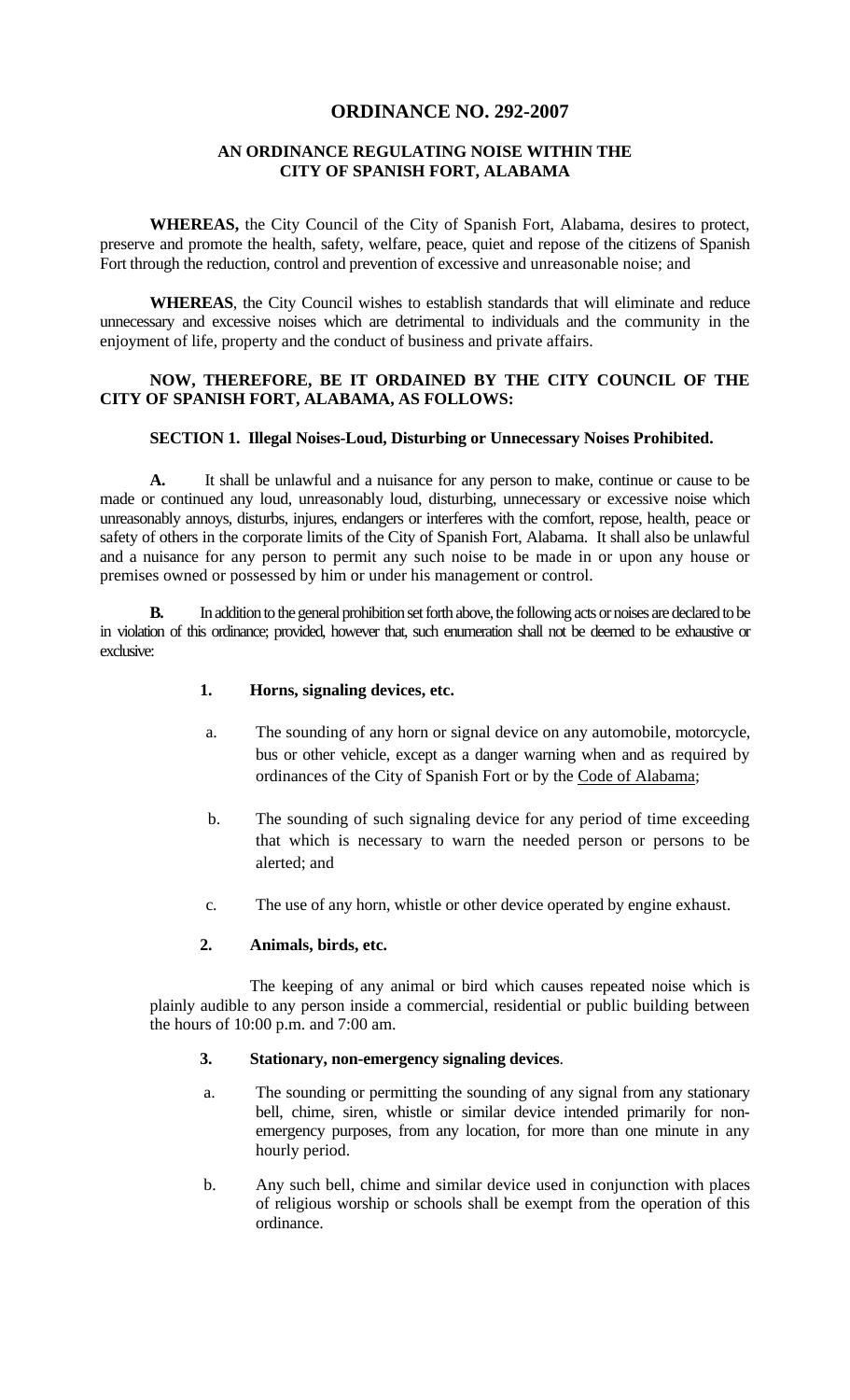# **4. Unmuffled Engine Exhausts.**

 The discharge into the open air of the exhaust from any steam engine, stationary internal combustion engine, motor vehicle or motor boat engine, except through a muffler or other device to effectively prevent emission of loud or explosive noises therefrom which is in good working order and in constant operation.

# **5. Fireworks.**

 The explosion of firecrackers, skyrockets, roman candles, pinwheels or any other form of fireworks shall be prohibited, except as set forth herein. Notwithstanding the foregoing, fireworks shall be allowed on the following dates and times: (a) on July 4, from 10:00 a.m. to 10:00 p.m.; (b) on December 31, from 10:00 a.m. to 1:00 a.m. on January 1; and (c) on January 1, from 10:00 a.m. to 10:00 p.m. In addition, the Mayor is hereby authorized to issue a permit, in his discretion, for the display of fireworks in public parks or other open places within the City, subject to such terms and conditions as deemed necessary by the Mayor.

# **6. Radios, stereos, televisions, musical instruments, electronic devices, etc.**

- a. The operating, playing or permitting the operation or playing of any device, radio, television, stereo, drum, musical instrument, sound amplifier or similar device from within a structure or building which produces, reproduces or amplifies sound in such a manner as to create any sound or noise which is plainly audible at any property line within a residential district; or
- b. The operating, playing or permitting the operation or playing of any device, radio, television, stereo, drum, musical instrument, sound amplifier or similar device which produces, reproduces or amplifies sound in such a manner as to be plainly audible to any person inside a commercial, residential or public building. This includes, but is not limited to, any low level rhythmic base component of music sufficient to constitute a violation thereof.
- c. The operating, playing or permitting the operation or playing of any device, radio, television, personal stereo, cassette player, compact disc player, digitally stored audio or video player, musical instrument, sound amplifier or similar device which produces, reproduces or amplifies sound by a passenger on a common carrier or by a pedestrian in such a manner as to be plainly audible to any person other than the player or operator of the device at a distance of fifty (50) feet.

### **7. Unreasonable sound amplification from a vehicle.**

- a**.** The operation or permitting the operation of any sound amplification system which is plainly audible outside a radius of fifty (50) feet when the vehicle is on a public highway or on premises open to the public, unless that system is being operated to request assistance or warn of a hazardous situation.
- b. This section does not apply to:
	- (1) Emergency vehicles;
	- (2) Vehicles operated by utilities; and
	- (3) Sound systems of vehicles used for advertising in parades, political events or other special events when properly permitted by the City Council.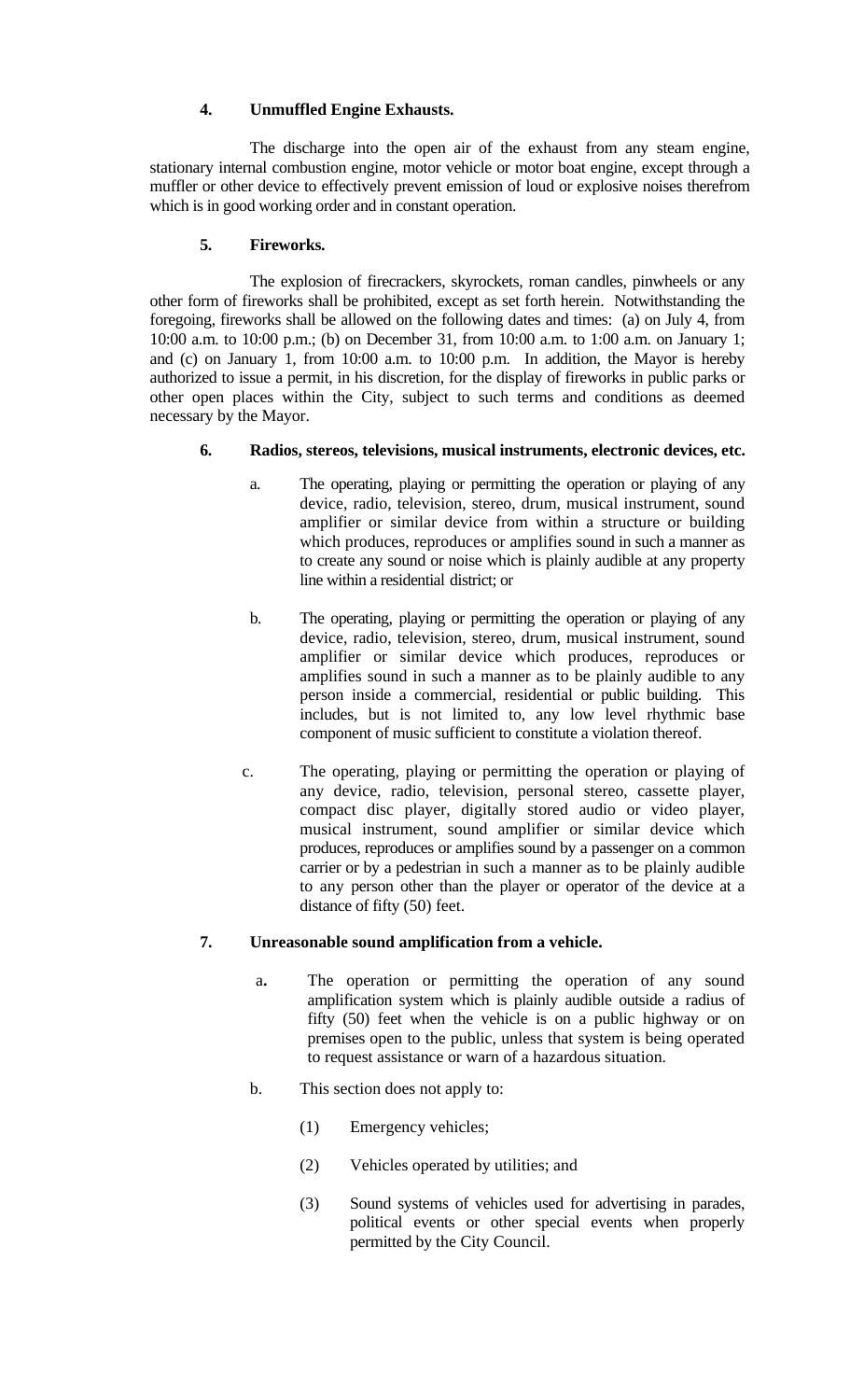# **8. Defect in vehicle or load.**

 The use or operation of any automobile, motorcycle or other vehicle which by its physical state of repair, physical state of disrepair or by the manner in which it is loaded creates any grating, grinding, rattling or other noise which is plainly audible outside a radius of fifty (50) feet when the vehicle is on a public highway or on premises open to the public.

## **9. Emergency signaling devices.**

 Sounding or permitting the sounding of any exterior burglar alarm or any motor vehicle burglar alarm, unless such alarm is automatically terminated within fifteen minutes of activation or there has been an attempted or actual entry of the premises or vehicle. Three false alarms within one year shall be deemed prima facie evidence of a violation.

# **10. Domestic Power Tools.**

- a. The operating, or permitting the operation, of any mechanically powered saw, sander, drill, grinder, lawn or garden tool or similar device between the hour s of 9:00 p.m. and 7:00 a.m. in a residential area in such a manner as to create any sound or noise which is plainly audible at any property line within a residential district.
- b. Any domestic power equipment or tools, including, but not limited to, any mechanically powered saw, sander, drill, grinder, lawn or garden tool, blower or device, operated upon any residential, commercial, industrial or public premises during the time period between 7:00 a.m. and 9:00 p.m.

# **11. Construction.**

- a. The operation of any tools or equipment and all activities incidental to any construction activities, including, but not limited to, the erection, demolition, assembling, altering, repairing, installing or equipping of buildings, structures, roads or appurtenances thereto, including land clearings, grading, excavating and filling between the hours of 9:00 p.m. and 7:00 a.m. which creates any sound or noise which is plainly audible at a property line within a residential district.
- b. Emergency repair or maintenance of public roads, highways and parks, or sewer, water, electric, gas or telephone systems, at any time, or any such private construction necessary to restore property to a safe condition following a public calamity, required to protect persons or property from eminent exposure to danger shall be exempt from the operation of this ordinance.
	- c. In all business districts, owners of property consisting of 100 acres or more which are engaged in construction activities may apply to the City Council for a special exception to the provisions of this ordinance to allow for extended hours of operation as long as the site can be accessed through a business district, subject to any terms and conditions deemed necessary by the City Council to protect neighboring property owners.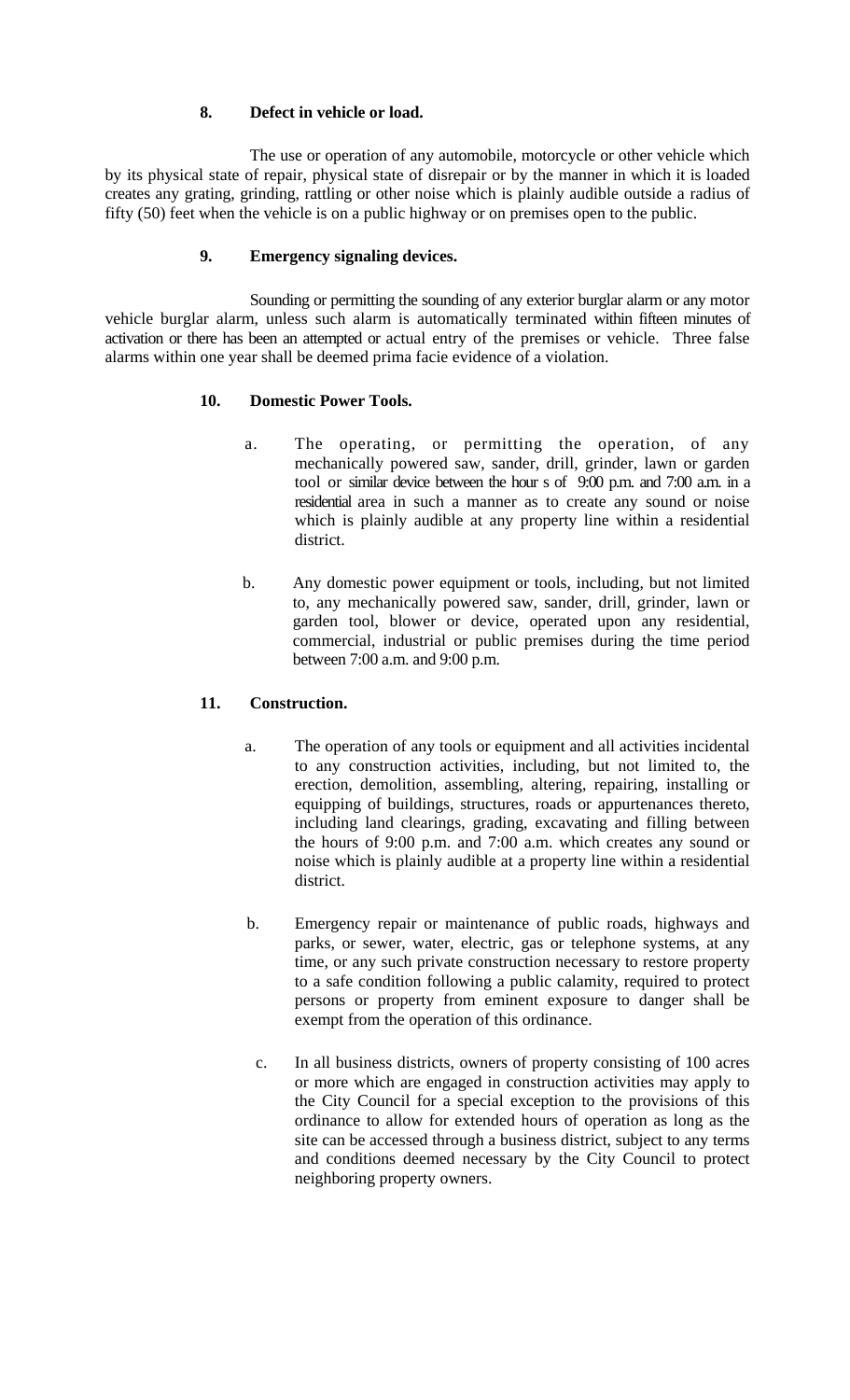- d. Any construction equipment operated upon residential, commercial or public premises during the time period between 7:00 a.m. and 9:00 p.m. shall be exempt from the provisions of this ordinance; provided, however, that such equipment shall be equipped with a properly installed muffler in good working order.
- **C**. The provisions of Section 1 shall not apply to:
	- 1. Any siren, whistle, horn or bell used by emergency vehicles or any other alarm systems used in case of fire, collision, civil defense, burglary or police activity, except as otherwise provided herein.
	- 2. Any school sponsored recreational or educational activity, including, but not limited to, school bands and athletic events, provided that between the hours of 11:00 p.m. and 7:00 a.m. such activity does not exceed the maximum sound levels specified herein.
	- 3**.** Licensed refuse collection vehicles operating during the time period between 6:00 am. and 9:00 p.m.; provided, however, that sound omitted from licensed refuse collection vehicles operated upon or within 150 feet of any residential premises between the hours of 9:00 p.m. and 6:00 am. shall not exceed the maximum sound levels specified herein.
	- 4**.** The emission of sound for the purpose of alarming persons to the existence of an emergency; or
	- 5. The emission of sound in the performance of emergency work.

 6. Public address systems located outdoors shall be allowed at public parks as outlined below, unless otherwise authorized by the Mayor. Public address systems may be operated at the following locations and hours:

- a. Spanish Fort Elementary School, Monday through Saturday from 9:00 a.m. to 9:30 p.m., and Sunday from 1:00 p.m. to 7:00 p.m.
- b. Spirit Park, Monday through Saturday from 9:00 a.m. to 9:30 p.m., and Sunday from 1:00 p.m. to 7:00 p.m.
- c. Spanish Fort High School, Monday through Sunday from 7:00 a.m. to 11:00 p.m.
- d. No external or outdoor speakers shall be placed within 100 feet of a residential property line. All such external or outdoor speakers shall be directed away from any residential district and directed or facing toward the facility in use.
- e. No noise or sound from such public address system shall exceed 65 decibels at a residential property line.
- f. No noise or sound from such public address system shall be plainly audible to any person inside the primary building or structure in a residential district.
- g. The installation or construction of an outdoor public address system shall be submitted to the Planning Commission for plan approval in order to ensure compliance with the provisions of this ordinance.

**D.** The Mayor shall have the right to waive any or all of the requirements of this ordinance in cases of emergency where the welfare of persons or property may be jeopardized by their strict enforcement, or on such special occasions as the Mayor may determine.